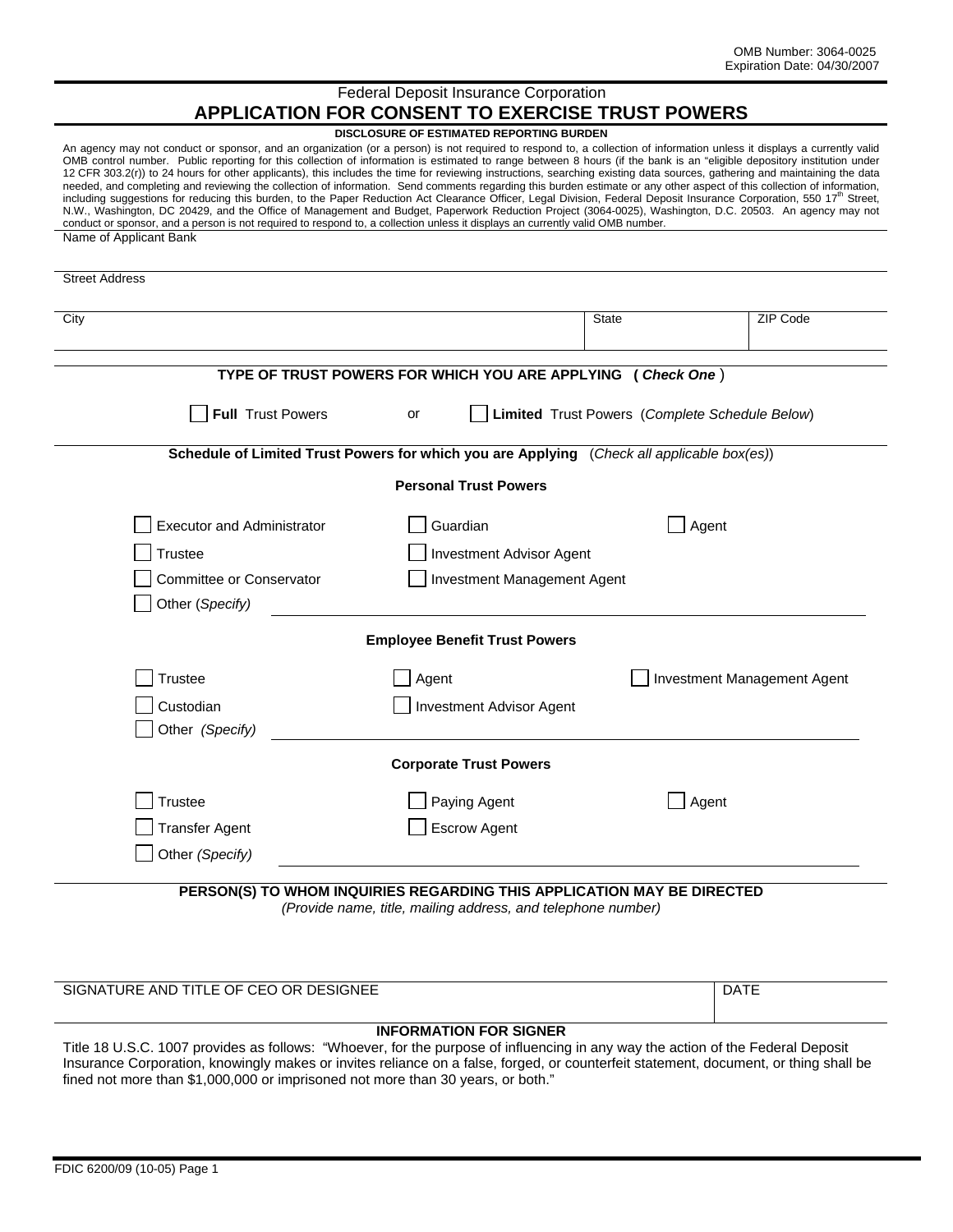# **GENERAL INFORMATION AND INSTRUCTIONS**

## **Regulatory Requirement**

This application is used by insured state nonmember banks to request FDIC consent to exercise trust powers granted by the chartering state authority. Applications are required by Section 303.281 of FDIC's Rules and Regulations as a change in the general character of the bank's business. Activities constituting trust powers are governed by state statute, regulation, or policy.

### **Instructions**

Complete the cover page of the application and provide a response to each item requested in the Specific Instructions section of this application. Any attachments will be considered a part of this application. Send the completed original application to the appropriate Regional Director (DOS).

The applicant is responsible for presenting and documenting information sufficient to process the application. All questions must be answered with complete and accurate information that is subject to verification. If the answer is "none," "not applicable," or "unknown," so state. Answers of "unknown" should be explained. The informational questions in the application are not intended to limit the applicant's presentation. You may provide any additional information deemed appropriate to a complete understanding of the proposal. The FDIC may request additional necessary information.

If any information initially furnished in the application changes materially during the processing of the application, such changes should be communicated promptly to the appropriate Regional Director (DOS) with which the application was filed.

#### **"Eligible Depository Institution"**

A depository institution that meets the following criteria: (1) has been chartered and operating for three or more years; (2) has an FDICassigned composite rating of 1 or 2 under the Uniform Financial Institutions Rating System (UFIRS); (3) with regards to filings set forth in Section 303.5 of FDIC's Rules and Regulations, has a satisfactory or better Community Reinvestment Act (CRA) rating; (4) has a compliance rating of 1 or 2; (5) is well-capitalized as defined in the appropriate capital regulation and guidance of the institution's primary Federal regulator; and (6) is not subject to a cease and desist order, consent order, prompt corrective action directive, formal or informal written agreement (excluding any board of directors' resolution addressing corrective action taken pursuant to regulatory recommendations), or other administrative agreement with its primary Federal regulator or chartering authority. Section 303.2(r), FDIC Rules and Regulations [ 12 CFR 303.2(r) ]

## **Confidentiality**

This application will be made available to the public upon request under the provisions of the Freedom of Information Act, unless the information is confidential in nature and qualifies for exemption under this Act.

In general, requests for confidential treatment of specific portions of the application must be in writing and must be submitted concurrently with the application. The request should specifically demonstrate the harm (e.g., to its competitive position, invasion of privacy) that would result from public release of information (5 U.S.C. 552).

Information for which confidential treatment is requested should be (1) specifically identified in the public portion of the application (by reference to the confidential section), (2) separately bound, and (3) labeled "Confidential." The Applicant should follow the same procedure regarding a request for confidential treatment with regard to the subsequent filing of supplemental information to the application.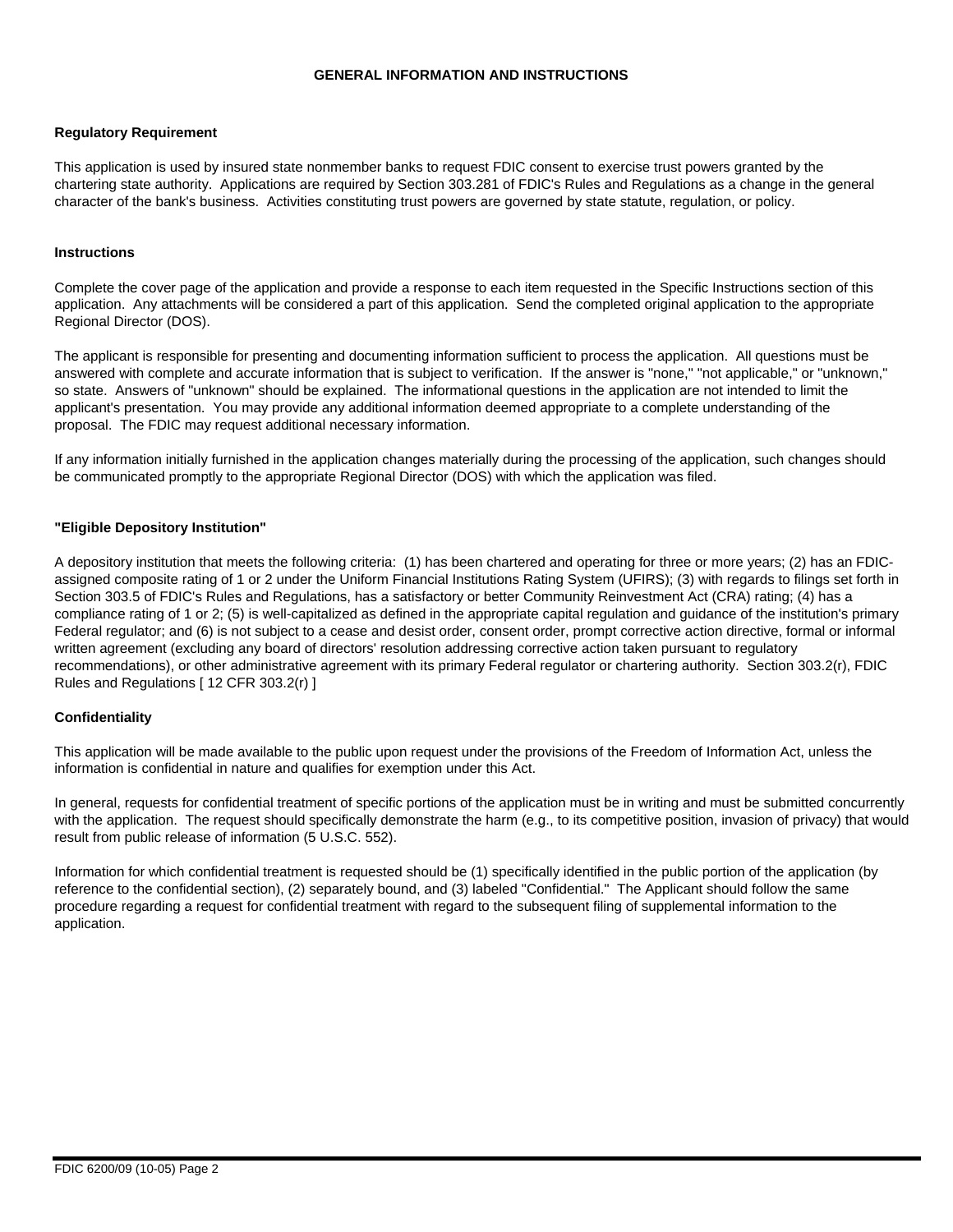## **SPECIFIC INSTRUCTIONS INFORMATION REQUIRED FOR CONSENT TO EXERCISE TRUST POWERS**

Applications from "Eligible Depository Institutions" for expedited processing should include the cover page and questions 1 through 4 below. Applications from all other institutions for standard processing should include the cover page and all of the questions below. The term "eligible depository institutions" is defined in the General Instructions of this form.

1. **Adoption of Statement of Principles**. Provide a certified copy of the resolution of the applicant's board of directors adopting the Statement of Principles of Trust Department Management.

2. **State Trust Powers**. Indicate (a) the trust powers granted by the state authority, (b) the date(s) those powers were granted, and (c) the status of any application(s) filed with the state authority regarding the granting of, or consent to exercise, trust powers.

3. **Trust Officer**. Identify the individual designated to be the primary Trust Officer. Indicate their age, proposed title, and proposed annual salary, and the percentage of time to be devoted to fiduciary activities. Indicate the candidate's current position and responsibilities, employment history, and business and educational qualifications in the fiduciary, employee benefit and tax areas. Also indicate any professional licenses or similar certificates. Note: In lieu of this descriptive information, the proposed Trust Officer may complete the biographical information portion of the *Interagency Biographical and Financial Report*.

4. **Servicing Arrangements**. If the institution intends to use another organization to manage the administration of its trust accounts and/or to manage trust investments, please provide: (a) the name, address and phone number of each such organization; (b) the organization's relationship (if any) to the applicant and its directors and officers; (c) the type of service(s) to be provided; (d) the basis for selecting each such organization; (e) whether such service(s) will be governed by a written agreement; (f) the projected annual cost of such service(s); and (g) how the applicant intends to monitor the outside organization's performance and compliance with the scope and terms of fiduciary responsibilities and the written agreement. *Please note: This question does not cover EDP servicing or custody of trust assets by correspondent banks*.

5. **Trust Committee**. List proposed members of the Trust Committee and specify their trust-related experience and knowledge. For each person, provide: Name, position with the applicant, number of years associated with the applicant, principal occupation, and qualifications in fiduciary, investment, employee benefit, and tax areas.

6. **Trust Counsel**. Identify the attorney or legal firm which will serve as trust counsel, and describe their qualifications in fiduciary matters. Provide: (a) name and location of firm [if individual attorney include name], (b) experience in probating estates and administering other fiduciary business, (c) any present professional services performed for the applicant, and (d) any present fiduciary services performed for competing trust institutions.

7. **Projection of Trust Activity**. Provide a projection of trust accounts, assets, and profitability for the first three calendar years after the trust department begins operations.

- Trust Accounts and Assets: As of each year-end, show the number of accounts expected to be generated, broken down by general type(s) of trust activity (personal trust, employee benefit accounts, corporate trust, etc.), together with the dollar volume of trust assets expected to be under the trust department's administration for each general type of trust activity.
- Trust Profitability: For each of the three calendar years, show gross trust account fees, other income, and a breakdown of direct and allocated expenses (such as salaries and benefits, audits, data processing, advertising, operations, legal, overhead, etc.). If the bank intends to provide an internal credit for bank earnings generated by trust deposits, the credit for deposits should be included as a separate item for each year.

8. **Impact on Applicant**. For years where the trust profitability projections indicate a net operating loss from offering trust services, discuss the extent of the adverse impact of these losses on the condition of the applicant.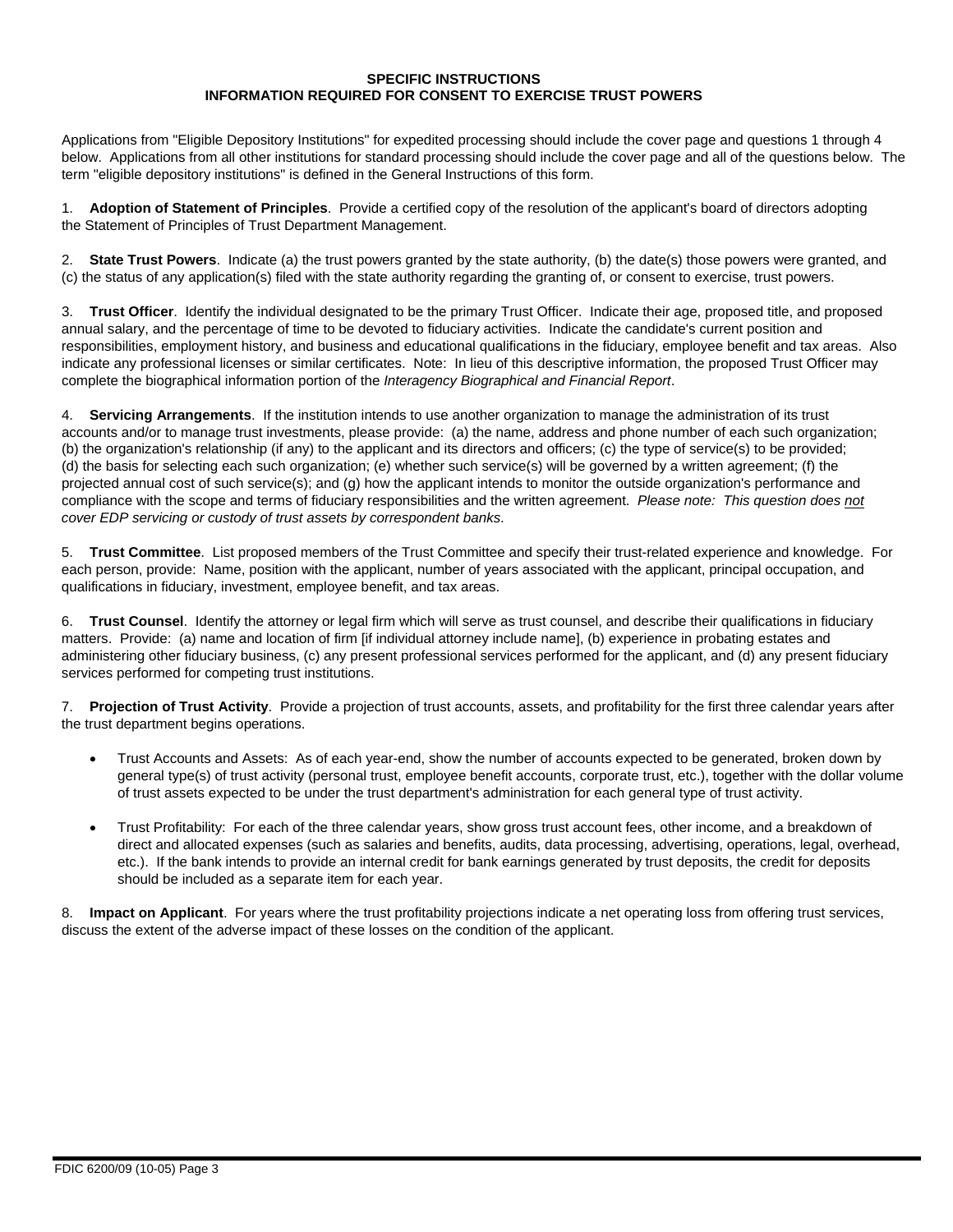# **STATEMENT OF PRINCIPLES OF TRUST DEPARTMENT MANAGEMENT**

The minimum requirements to provide for sound banking practices in the operation of a trust department and to provide safeguards for the protection of depositors, fiduciary beneficiaries, creditors, stockholders, and the public, should include:

- Involvement by the board of directors in providing for the establishment and continuing operation of a trust department;
- Operation of the trust department separate and apart from every other department of the bank, with trust assets separated from other assets owned by the bank, and the assets of each trust account separated from the assets of every other trust account; and
- Maintenance of separate books and records for the trust department in sufficient detail to properly reflect all trust department activities.

Nothing herein is intended to prohibit the board of directors from acting as the trust committee, or from appointing additional committees and officers to administer the operations of the trust department. When delegating duties to subcommittees and/or officers, the board and the trust committee continue to be responsible for the oversight of all trust activities. Sufficient reporting and monitoring procedures should be established to fulfill this responsibility.

The board of directors, by proper resolution included in its minutes, should:

1. Designate an officer, qualified and competent, to be responsible for and administer the activities of the trust department. In addition, the board should define the officer's duties.

2. Name a trust committee consisting of at least three directors to be responsible for and supervise the activities of the trust department. The committee should include, where possible, one or more directors who are not active officers of the bank.

The trust committee should:

- a) Meet at least quarterly, and more frequently if considered necessary and prudent to fulfill its supervisory responsibilities;
- b) Approve and document the opening of all new trust department accounts; all purchases and sales of, and changes in, trust assets; and the closing of trust accounts;
- c) Provide for a comprehensive review of all new accounts for which the bank has investment responsibility promptly following acceptance;
- d) Provide for a review of each trust department account, including collective investment funds, at least once during each calendar year. The scope, frequency, and level of review (trust committee, subcommittee, or disinterested account officer) should be addressed in appropriate written policies which give consideration to the department's fiduciary responsibilities, type and size of account, and other relevant factors.

Generally, discretionary account reviews should cover both administration of the account and suitability of the account's investments, and nondiscretionary account reviews should address account administration;

- e) Keep comprehensive minutes of meetings held and actions taken; and
- f) Make periodic reports to the board of its actions.
- 3. Provide comprehensive written policies which address all important areas of trust department activities.
- 4. Provide competent legal counsel to advise trust officers and the trust committee on legal matters pertaining to fiduciary activities.
- 5. Provide for adequate internal controls including appropriate controls over trust assets.

6. Provide for an adequate audit (by internal or external auditors or a combination thereof) of all fiduciary activities, annually. The findings of the audit, including actions taken as a result of the audit, should be recorded in its minutes.

If a bank adopts a continuous audit process instead of performing annual audits, audits may be performed, on an activity-by-activity basis, at intervals commensurate with the level of risk associated with that activity. Audit intervals must be supported and reassessed regularly to ensure appropriateness given the current risk and volume of the activity.

7. Receive reports from the trust committee and record actions taken in its minutes.